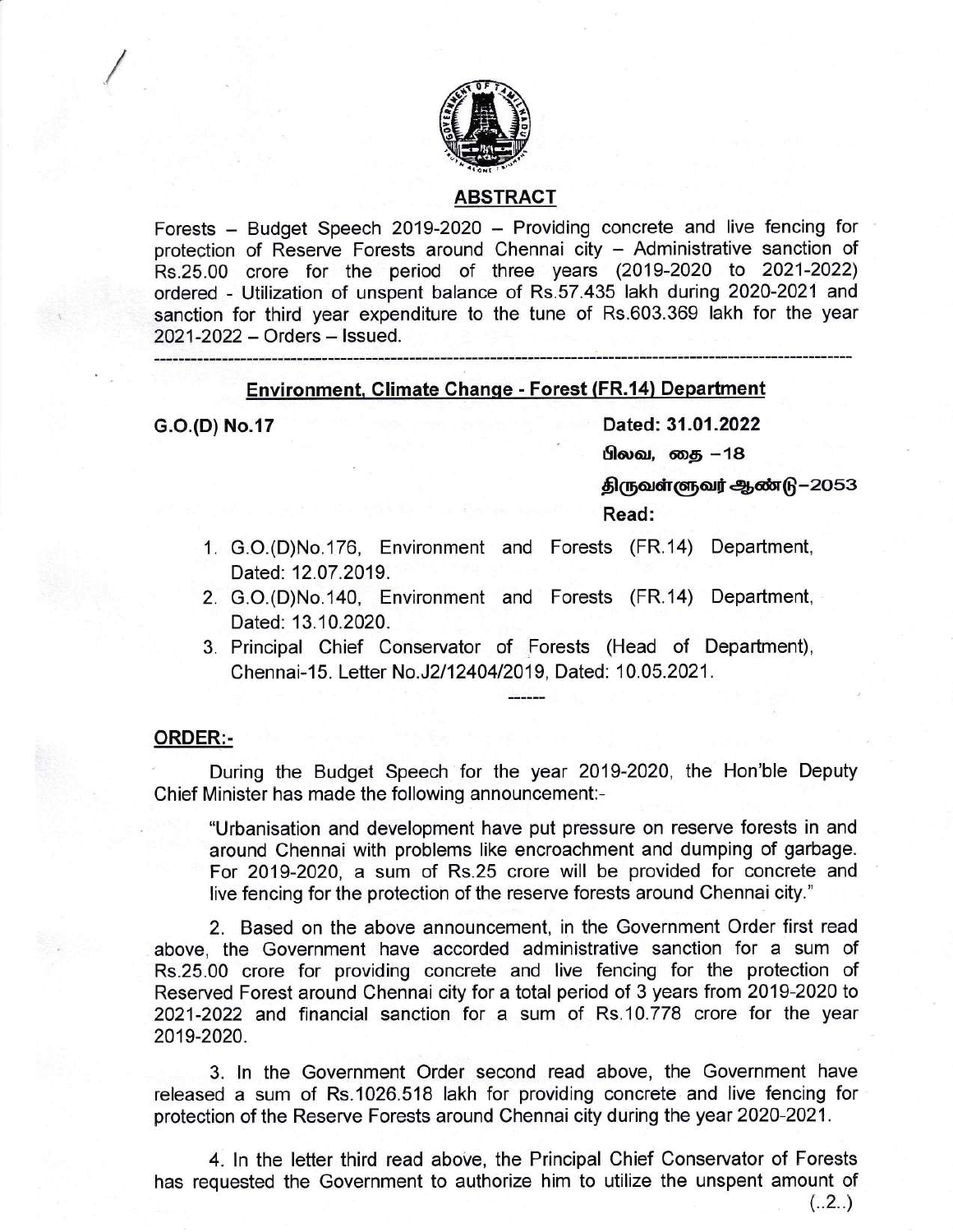Rs.S7.435 lakh out of Rs.1026.518 lakh sanctioned during the year 2020-2021 lo complete the balance works in Chennai division and also to release a sum of Rs.603.369 lakh pertaining to the third year expenditure for providing concrete and live fencing for protection of Reserve Forests around Chennai city, during the year 2021-2022.

S. The Government after careful examination, accept the proposal of the principal Chief Conservator of Forests and authorize him to utilize the unspent amount of Rs.57,43,500/- (Rupees Fifty seven lakh forty three thousand and five hundred only) and sanction an amount of Rs.6,03,36,900/- (Rupees Six crore three lakh thirty six thousand and nine hundred only) pertaining to the third year expenditure for providing concrete and live fencing for protection of Reserve Forests around Chennai city, during the year 2021-2022 and release a financial sanction for a sum of Rs.2,57,43,500/- (Rupees Two crore fifty seven lakh forty three thousand and five hundred only) i.e. (Rs.57,43,500/- unspent + Rs.2,00,00,000/- for 2021-2022) for the above work.

6. The expenditure sanctioned in para 5 above shall be debited to the following head of account :-

"4406 - Capital Outlay on Forestry and Wildlife - 01 Forestry - 101 Forest Conservation, Development and Regeneration - States Expenditure - JK construction of concrete wall and bio fencing to protect Reserve Forests in and around Chennai from encroachment / Garbage dumping 416 Major works - 01 Major works"

(DPC 4406 - 01 - 101 - JK 41601)

7. Necessary additional funds of Rs.2,57,43,5001- will be provided in RE/FMA 2021-2022. Pending provision of such funds, the Principal chief conservator of Forests is authorized to draw and disburse the amount sanctioned in para 5 above. However, this expenditure shall be brought to the notice of the Legislature by Specific Inclusion in the Supplementary Estimate 2021-2022. The Principal Chief conservator of Forests is also directed to include this item of expenditure while sending the proposal for RE/FMA 2021-2022 and also send draft explanatory note for inclusion of the expenditure in the supplementary Estimate 2021-2022 to Government in Finance (AH,DF&FW) Department without fail.

g. This order issues with the concurrence of Finance Department vide its U.O.No.1663/AH,DF&FW/2022, Dated:27.01.2022 with Additional Sanction Ledger Number 1498 (One thousand four hundred and ninety eight).

# (BY ORDER OF THE GOVERNOR)

## SUPRIYA SAHU ADDITIONAL CHIEF SECRETARY TO GOVERNMENT

To

The Principal Chief Conservator of Forests (Head of Department), Chennai-15.

 $(.3.)$